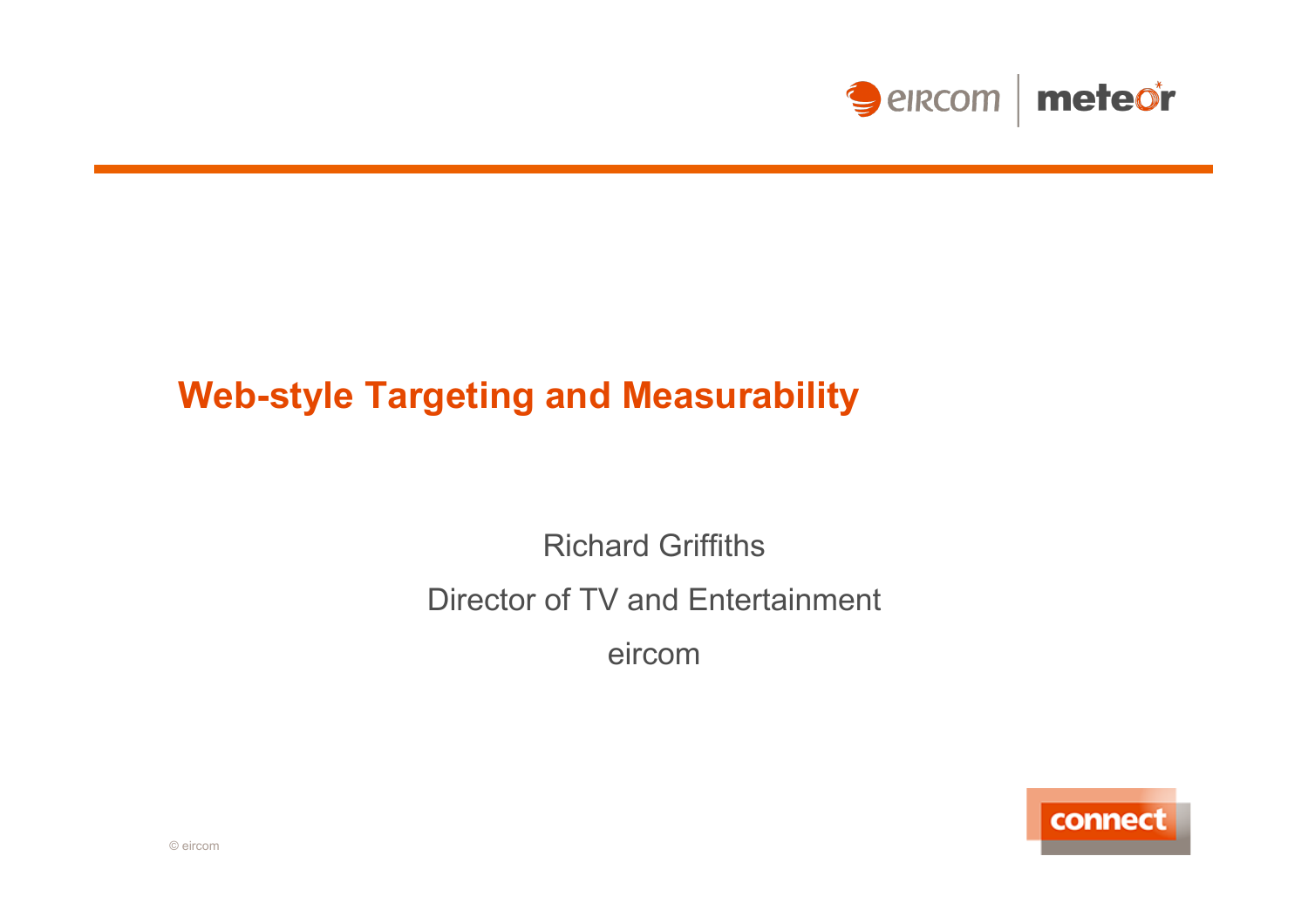



- What customer usage data is available from next-generation TV services
- How do you capture it and correlate with other customer information, inc. web-based services
- How do you interpret all data usefully
- How do you use that interpretation to drive commercially-driven services on TV platform and what platform capabilities you need to functionally enable that

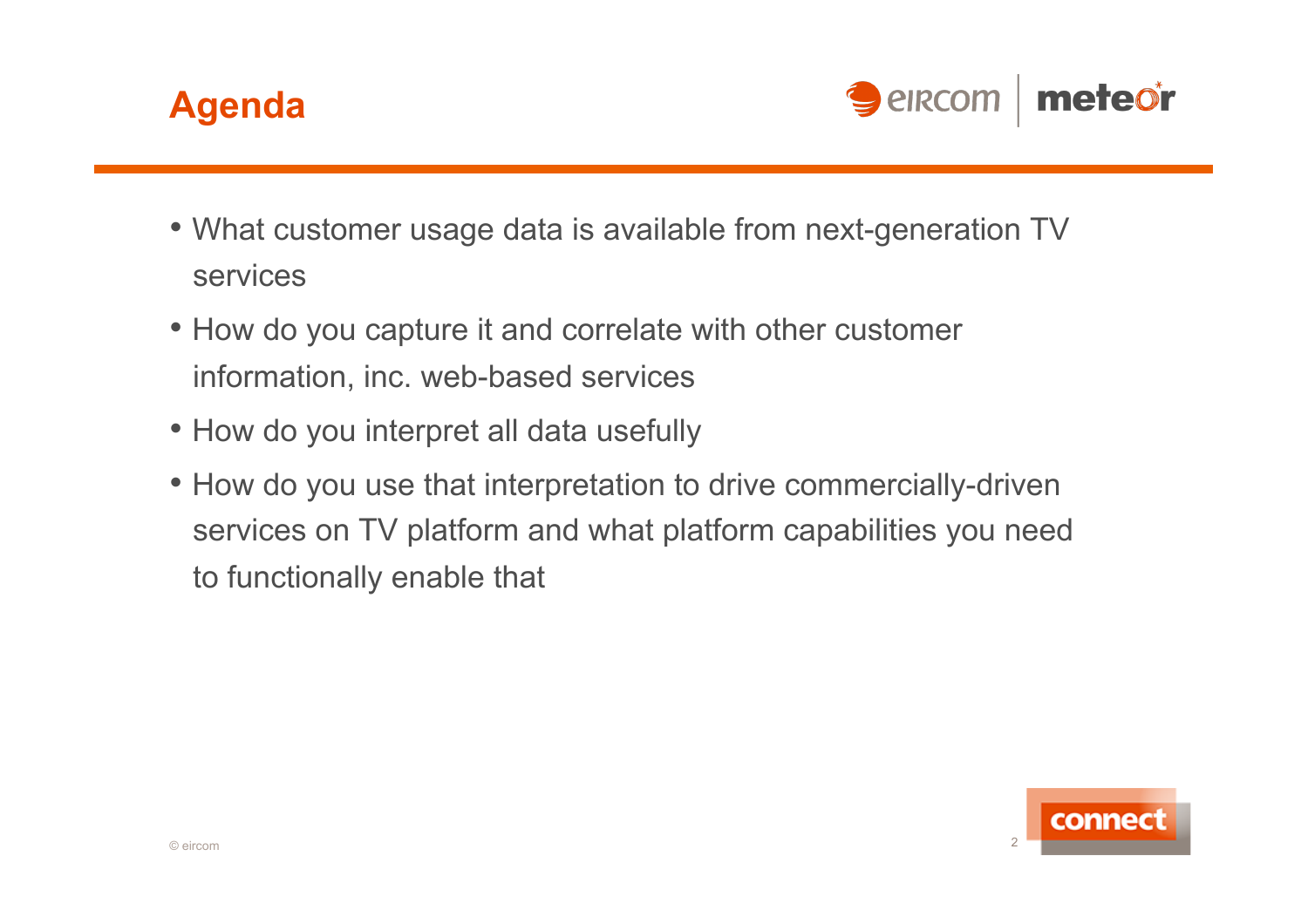# **A Day in the Life of Telco TV**





#### **Breakfast**

- The children are up first watching cartoons on demand in the den on their iMac
- Mum gets up and watches GMTV in the kitchen while making breakfast
- Dad comes in and switches between Sky News and BBC Breakfast News
- Children set the PVR to record Sarah Jane Adventures later that day



#### **Lunch**

- Mum turns on Jeremy Kyle in the sitting room and sits there transfixed
- At 11am, Kath comes round for coffee and a gossip and together they watch E! on demand
- At 3pm, Mum begins watching Desperate Housewives on demand and realises it's time to pick up the kids so presses pause
- She arrives at school early so takes out her Android phone and presses play to resume DH from the exact point she left it



#### **Dinner**

- After watching Sarah Jane off the PVR in the sitting room, the kids go to bed
- Dad arrives home and watches the Six O'clock News live in the kitchen
- After dinner, Mum and Dad watch yesterday's Eastenders on the iPlayer while recording today's on the PVR – which they then begin watching while the show's still on
- They then begin Testament of Youth  $-$  a

somewhat long-tail item - on demand



### **With apologies for the use of appallingly incorrect stereotypes to make a point**

© eircom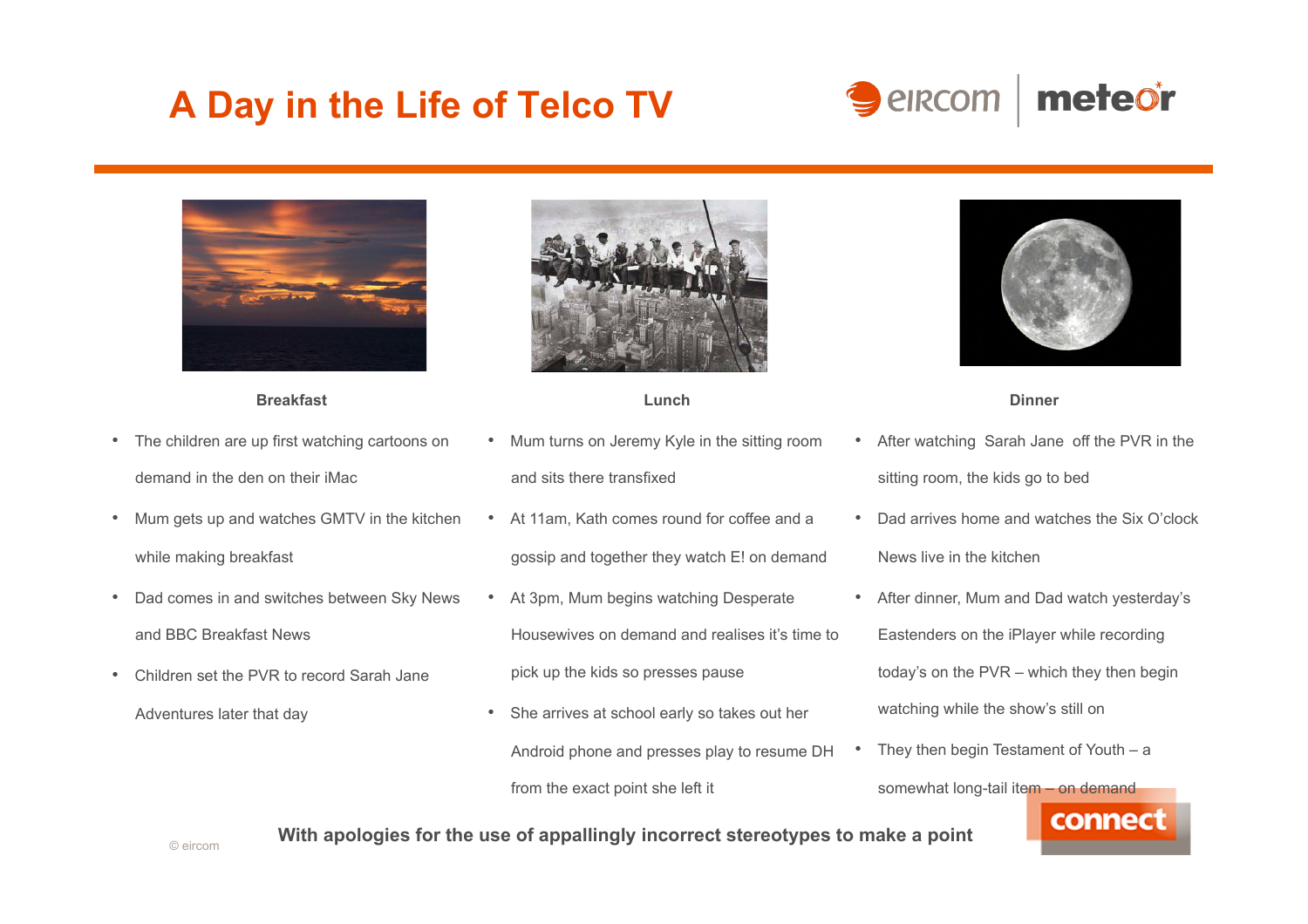# **How this works (simplistically)**





• VoD recommendations

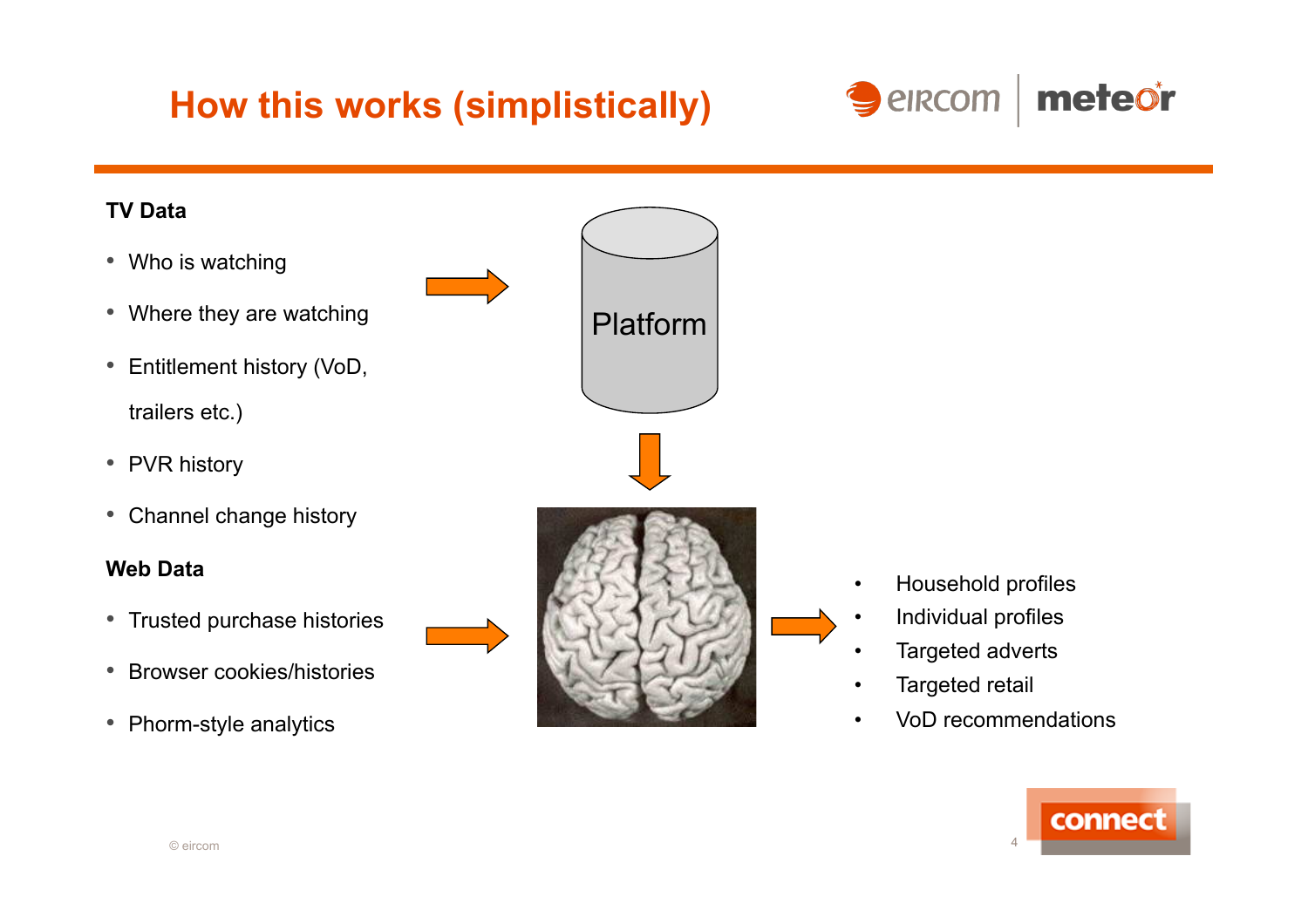



- Targeted advertising around VoD so viewers watch ads for products and services they are likely to be interested in
- Creating profiles of our customers so marketing can be effectively targeted
- Recommending other VoD or music titles that we believe specific viewers will want to watch or listen to
- Creating communities of viewers with proven interests and developing interactive services for them

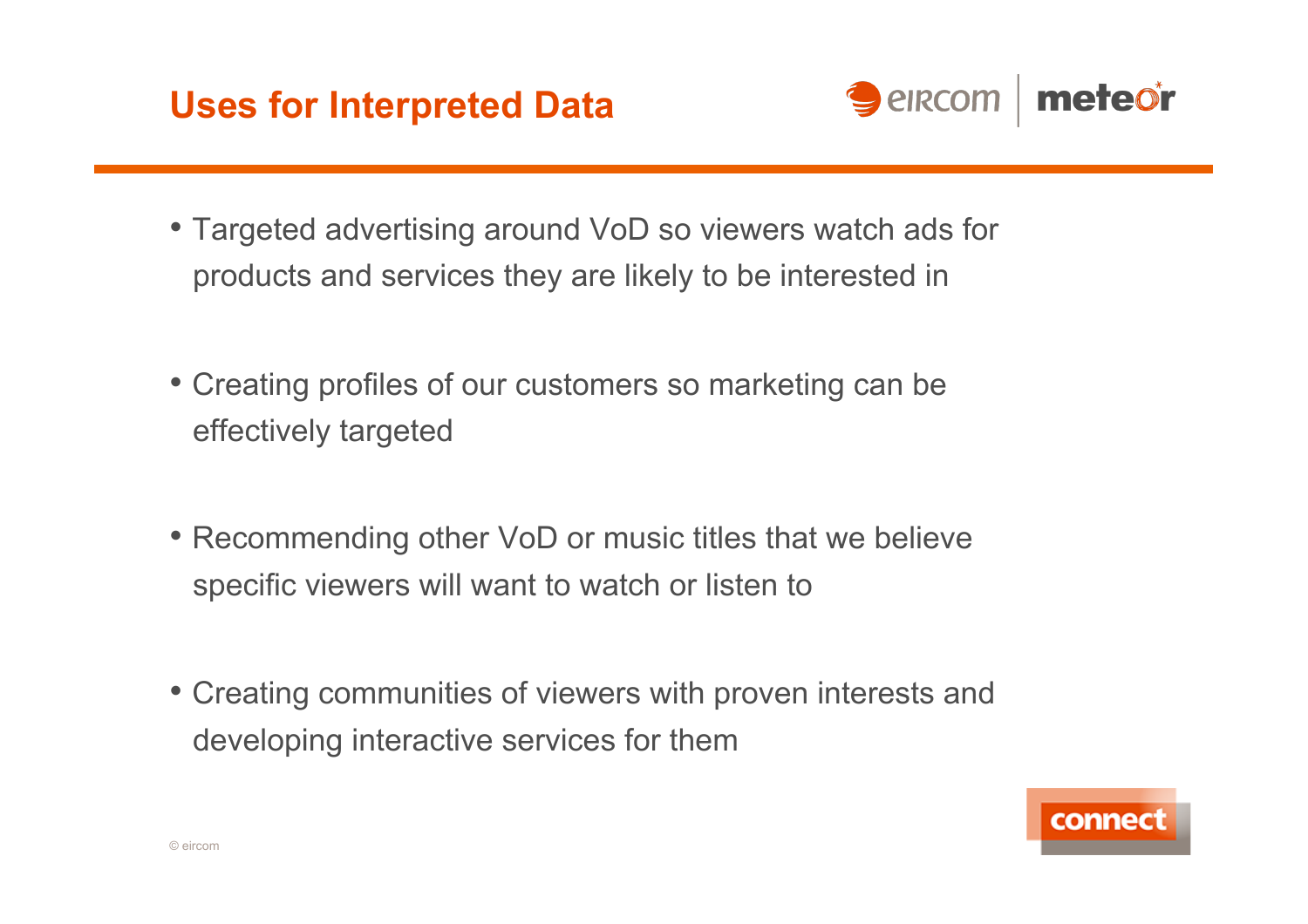# **Simple use: recommendations**



- People who bought/watched that also bought/watched this based on viewing habits
- Thumbs up / thumbs down ratings system based on viewer feedback
- People who liked that movie may also like this based on genre, actor or director
- People who listened to that music track may also like this based on the rhythm of the music

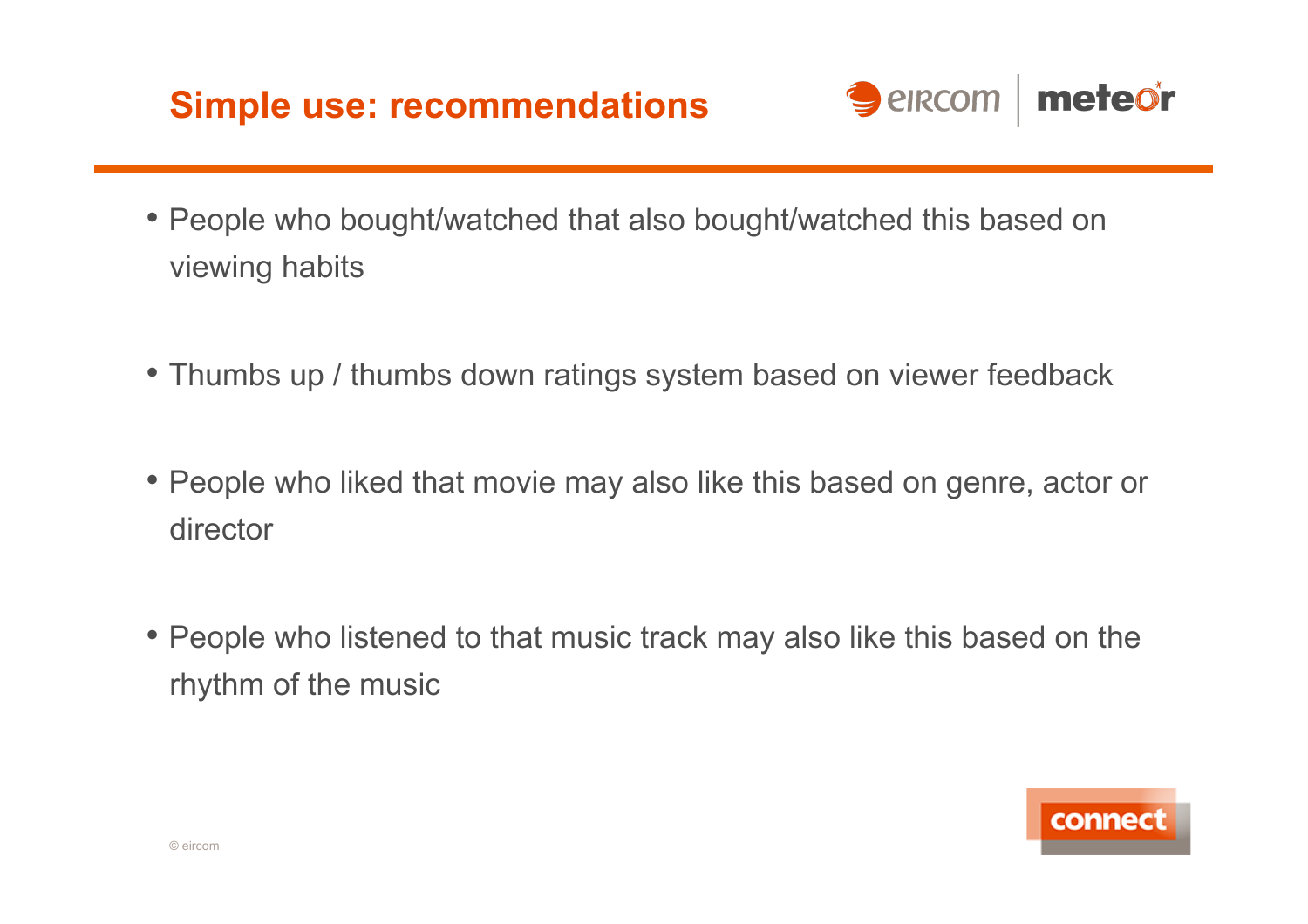**Complex use: advertising/retailing** 



- You watch Little Britain, Match of the Day and Pobol Y Cum therefore you're a Welsh man in his 30s so we'll try to sell you tickets to Swansea City at home through banner adverts in the TSG
- You watch CBeebies all day, Newsnight in the evening and subscribe to the US Drama VoD pack therefore you are an aspirational professional couple with a young child so we'll target you with adverts for Club Med skiing holidays
- You make 20 EDQ queries a week, watch The Jeremy Kyle Show every day and subscribe to the Classic UK Soap VoD pack therefore you are a middle-aged, divorced empty-nester harridan so we'll try to sell you diamonique jewellery

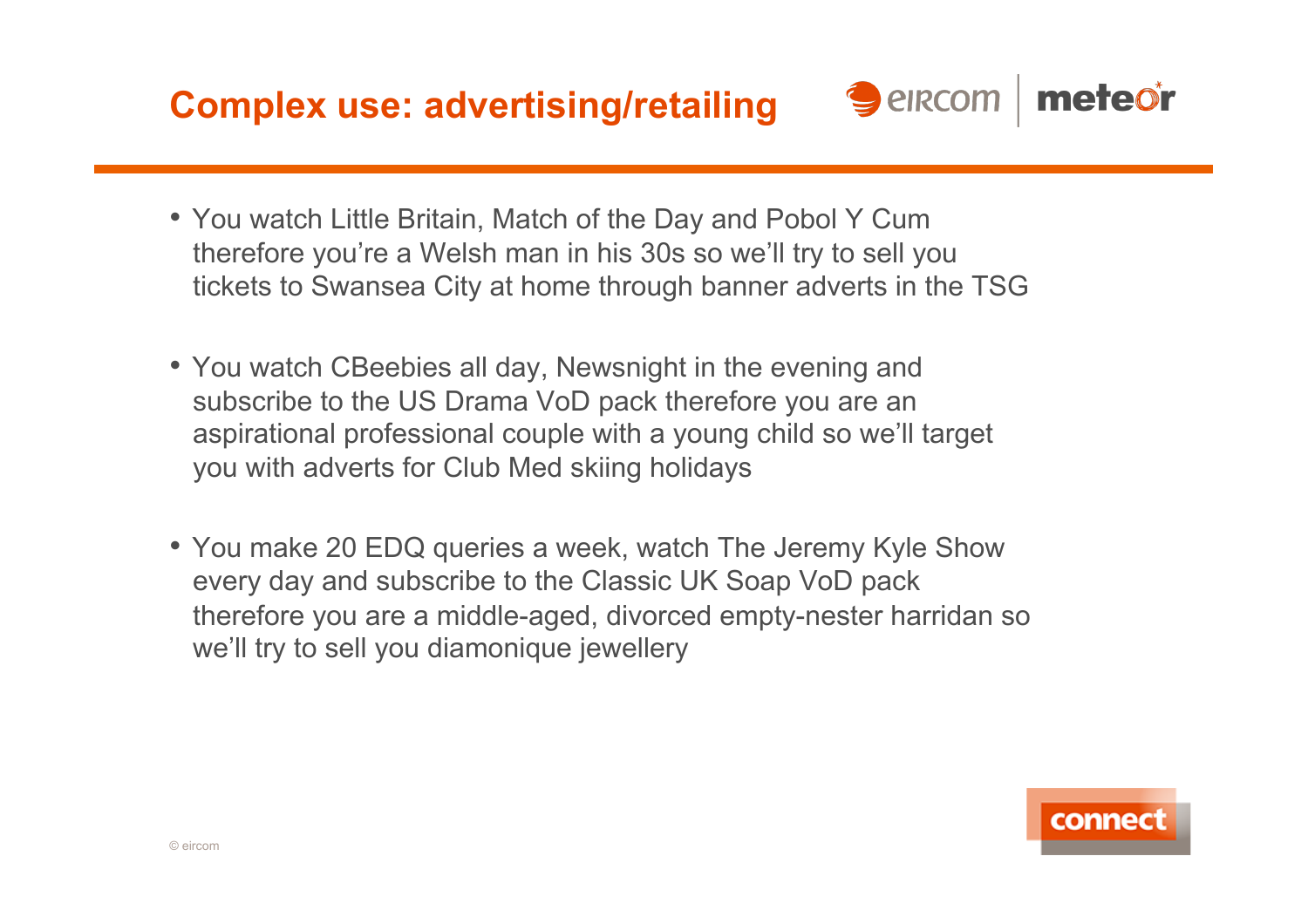**Capturing data and the eco-system** 

## **Components**

- Identity
- Presence
- Entitlement history
- PVR history
- Channel change history
- Targeting engine
- Advertising management system

## **Capabilities**

- Open APIs into mSDP components
- Flexible screen real estate in TSG/EPG
- Web-style runtimes (browser, Flash, SVG, Java)
- Video stream triggers
- Remote button triggers

## **Manifestations**

 $\bigcirc$  elrcom

- Banner adverts
- Pre- and mid-roll VoD

meteor

- DALs
- Interactive adverts

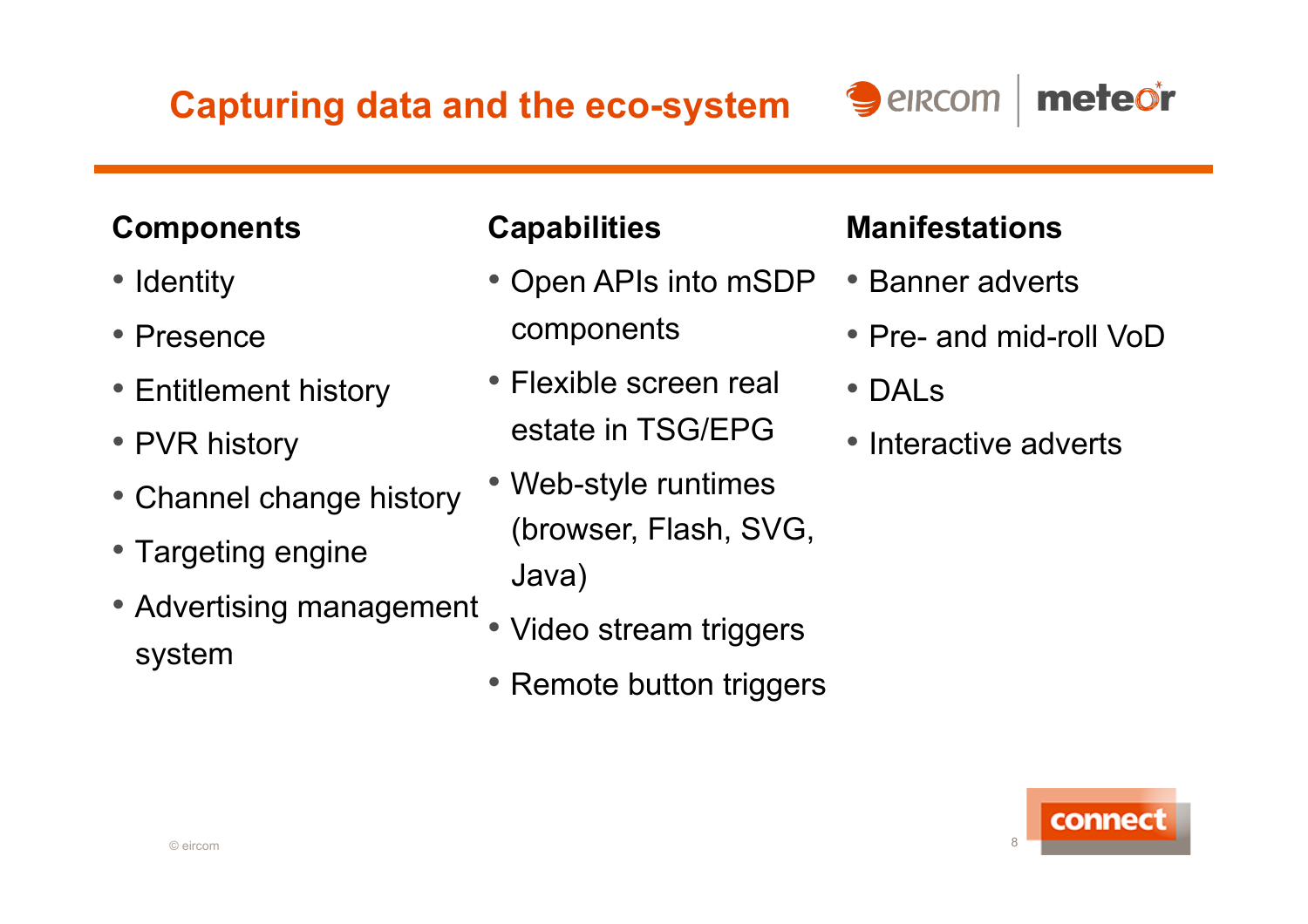# **Banner Ads in the EPG/TSG**



| A TODAY              | 7.00pm             | 7.30 <sub>pm</sub>            | 8.00pm           |
|----------------------|--------------------|-------------------------------|------------------|
| 100 Channel 9        | <b>Frasier</b>     | <b>Friends</b>                | Malcom           |
| 101 TV1              | Hogan's H          | <b>Xena: Warrior Princess</b> |                  |
| <b>102 ABC</b>       | <b>ABC News</b>    | The 7.30                      | Australia        |
| <b>103 UKTV</b>      | <b>Dad</b>         | Birds of a                    | <b>The Bill</b>  |
| <b>104 SBS</b>       | <b>Toyota Wo</b>   | <b>English Premier League</b> |                  |
| 105 Arena            | <b>Bridezillas</b> |                               | The Drew         |
| <b>106 Lifestyle</b> | <b>Big Strong</b>  | Oliver's Tw                   | <b>Real Reno</b> |
| 107 Channel 7        | Press i            |                               | Press i          |
| <b>108 FOX8</b>      | The Simps          | <b>Felicity</b>               |                  |
| 110 Channel 10       | Press i            |                               | Press i          |
| Page Up              | <b>Page Down</b>   | $+24$ hrs                     | $-24hrs$         |
|                      |                    |                               |                  |

- Sky, Foxtel pioneered commercialising links in EPG and enthusiastically taken up by many others including FetchTV
- Includes banner-style adverts promoting VoD or other services
- Includes direct links to advertiser DALs from EPG listing numbers
- Must be able to dynamically tailor EPG channel numbers,their functions and the screen real estate

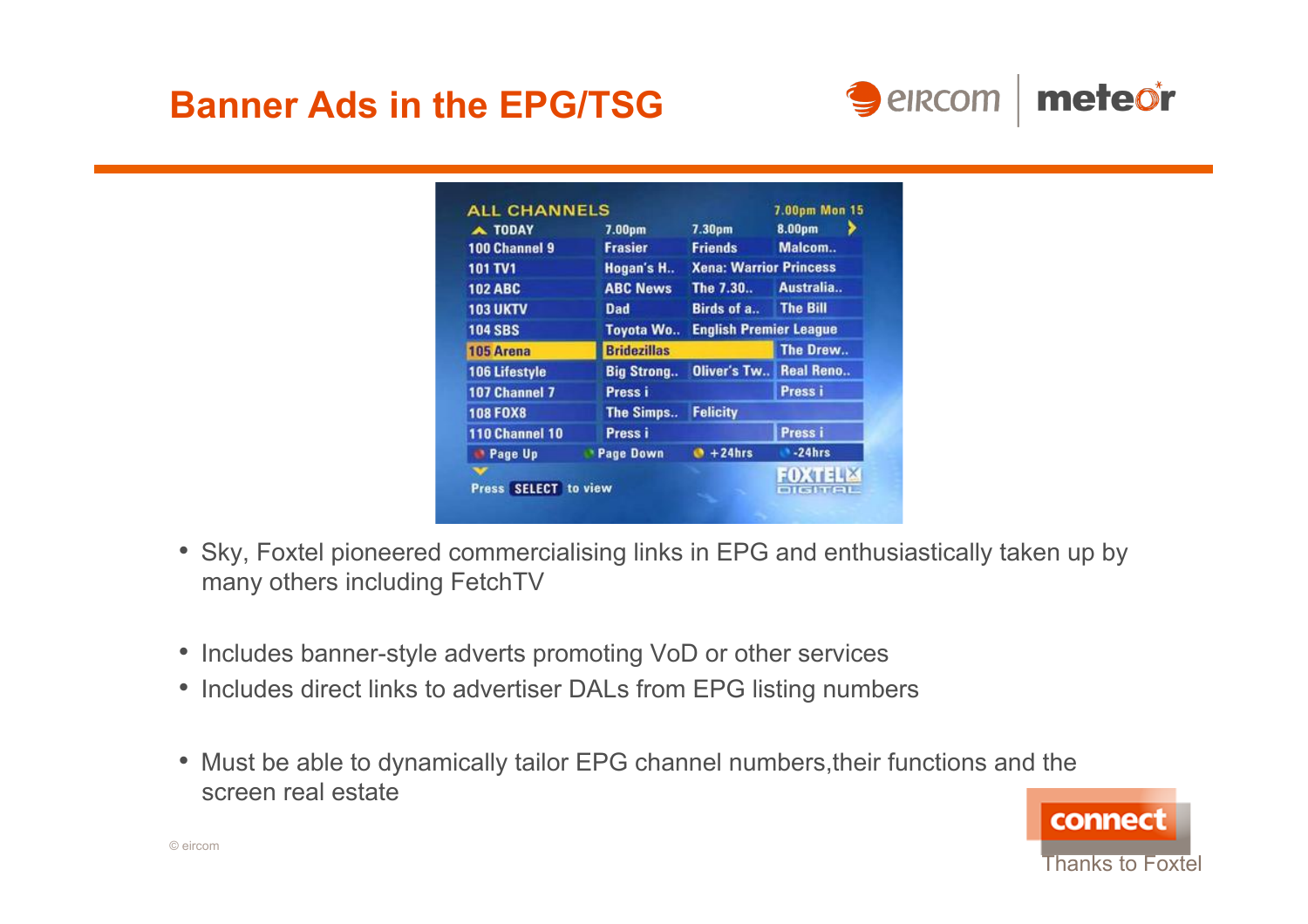## **Pre- and mid-roll ad-supported VoD**  $\bigcirc$  elrecom meteor



### **Pre-roll**

- Must be short
- Can be targeted
- Fast-forward disabled
- Requires VoD playlist capability

### **Mid-roll**

- Ad breaks usually available in commercial TV shows
- Can be targeted
- Fast-forward disabled
- Requires VoD stream insert capability

### **Post-roll**

• Has anyone, anywhere ever watched a post-roll advert?

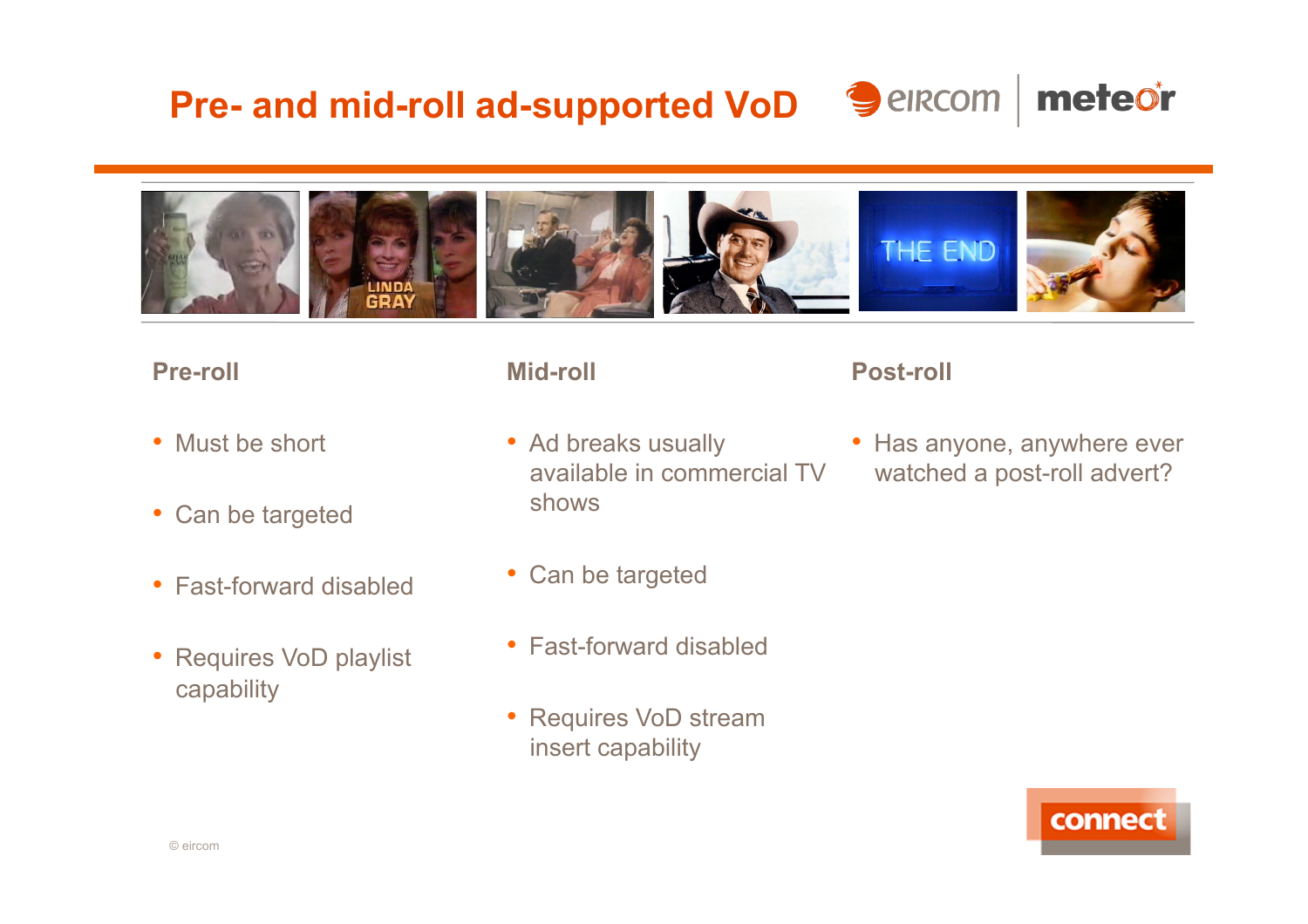